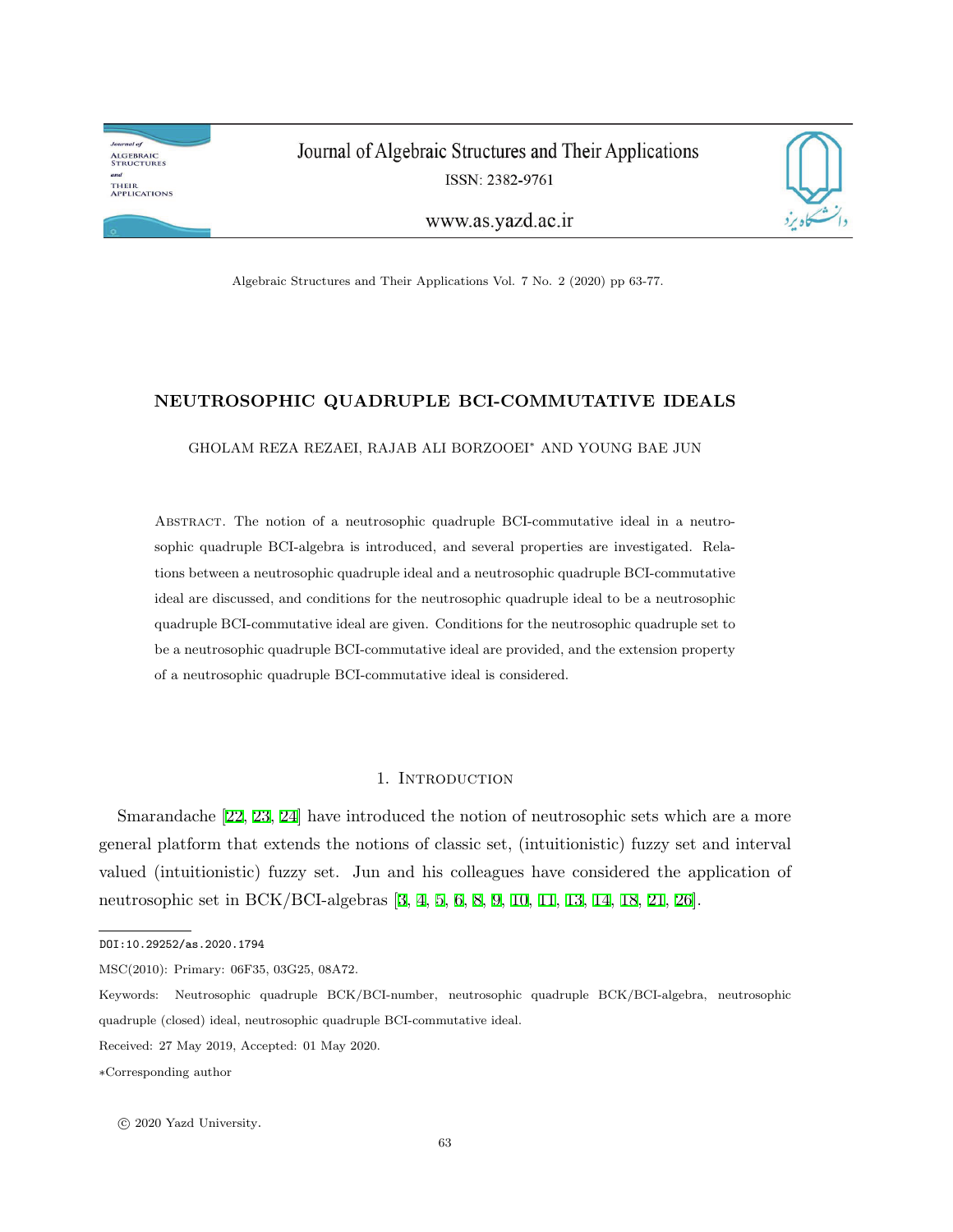In neutrosophic logic, each proposition is approximated to represent respectively the truth  $(T)$ , the falsehood  $(F)$ , and the indeterminacy  $(I)$ , where  $T, I, F$  are standard or non-standard subsets of the non-standard unit interval  $]0^-, 1^+[= 0^- \cup [0, 1] \cup 1^+$ . The notion of neutrosophic quadruple number, which is represented by a known part and an unknown part to describe a neutrosophic logic proposition, was introduced by Florentin Smarandache in [[25](#page-14-5)]. The algebra system (*NQ*,  $*$ ) based on neutrosophic quadruple numbers are introduced and the properties have discussed [\[25](#page-14-5)].

Neutrosophic quadruple algebraic structures and hyperstructures have been discussed in [[1,](#page-13-11) [2\]](#page-13-12). Jun and his colleagues have studied neutrosophic quadruple BCK/BCI-algebraic structures [[12](#page-13-13), [19](#page-13-14), [20\]](#page-14-6).

In this paper, we introduce the notion of a neutrosophic quadruple BCI-commutative ideal in a neutrosophic quadruple BCI-algebra, and investigate several properties. We discuss relations between a neutrosophic quadruple ideal and a neutrosophic quadruple BCI-commutative ideal. We give conditions for the neutrosophic quadruple ideal to be a neutrosophic quadruple BCI-commutative ideal. We provide conditions for the neutrosophic quadruple set to be a neutrosophic quadruple BCI-commutative ideal. We consider the extension property of a neutrosophic quadruple BCI-commutative ideal.

## 2. Preliminaries

A *BCI-algebra* is a set *X* with a special element 0 and a binary operation "*∗*" that satisfies the following conditions:

- (I)  $(\forall x, y, z \in X)$   $(((x * y) * (x * z)) * (z * y) = 0),$
- (II)  $(\forall x, y \in X) ((x * (x * y)) * y = 0),$
- (III)  $(\forall x \in X)$   $(x * x = 0)$ ,
- $(K)$   $(\forall x, y \in X)$   $(x * y = 0, y * x = 0 \Rightarrow x = y)$ .

If a BCI-algebra *X* satisfies the following identity:

<span id="page-1-0"></span>(V)  $(∀x ∈ X)$   $(0 * x = 0)$ *,* 

then *X* is called a *BCK-algebra.* Any BCK/BCI-algebra *X* satisfies the following conditions:

(1)  $(\forall x \in X)(x * 0 = x),$ 

(2) 
$$
(\forall x, y, z \in X) (x \le y \Rightarrow x * z \le y * z, z * y \le z * x),
$$

- (3)  $(\forall x, y, z \in X) ((x * y) * z = (x * z) * y),$
- (4)  $(\forall x, y, z \in X) ((x * z) * (y * z) \le x * y)$

where  $x \leq y$  if and only if  $x * y = 0$ .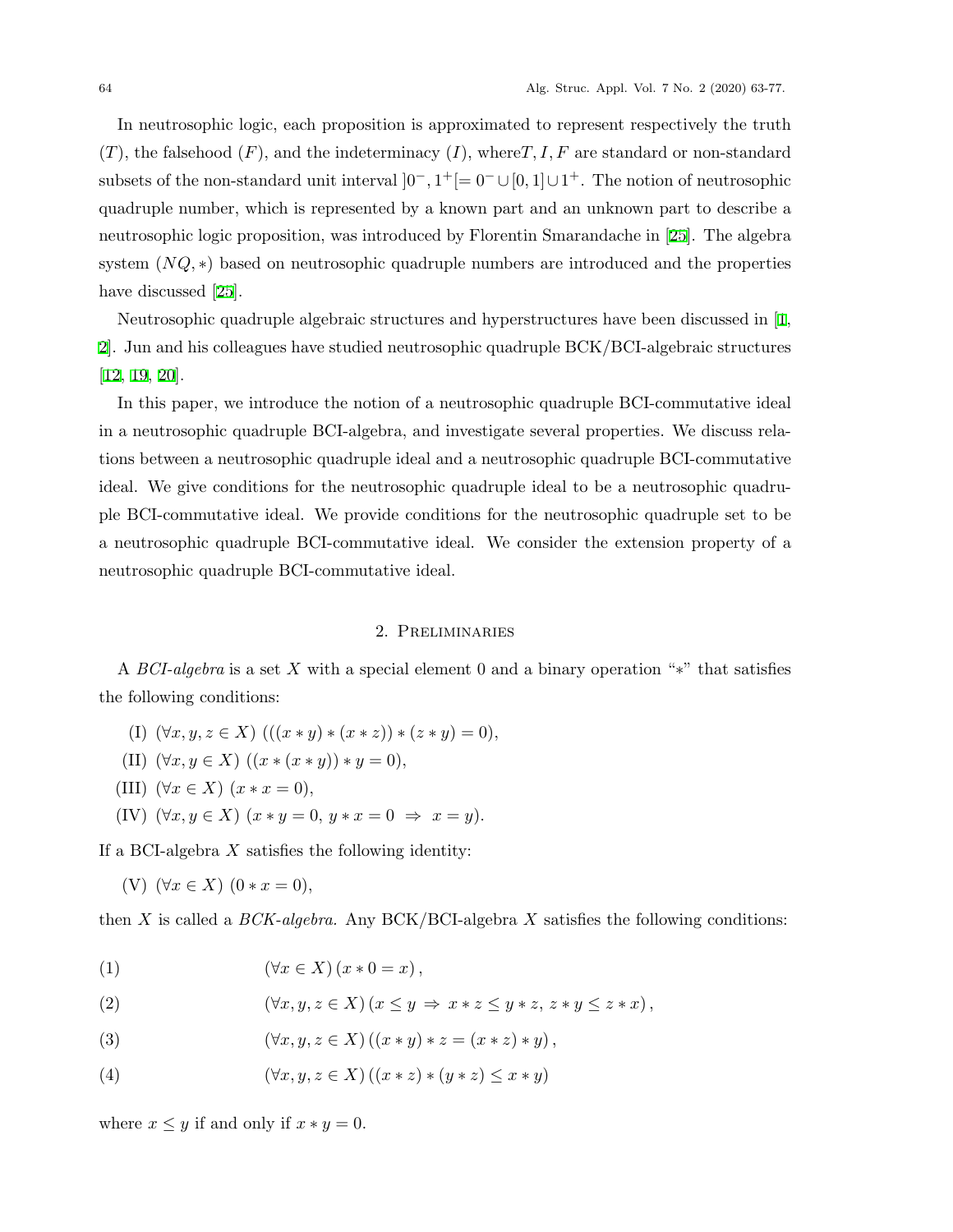Any BCI-algebra *X* satisfies the following conditions (see [[7](#page-13-15)]):

(5) 
$$
(\forall x, y \in X)(x * (x * (x * y)) = x * y),
$$

(6) 
$$
(\forall x, y \in X)(0 * (x * y) = (0 * x) * (0 * y)),
$$

(7) 
$$
(\forall x, y \in X)(0 * (0 * (x * y)) = (0 * y) * (0 * x)).
$$

A nonempty subset *S* of a BCK/BCI-algebra *X* is called a *subalgebra* of *X* if  $x * y \in S$  for all  $x, y \in S$ . A subset *G* of a BCK/BCI-algebra *X* is called an *ideal* of *X* if it satisfies:

<span id="page-2-0"></span>
$$
(8) \t\t 0 \in G,
$$

(9) 
$$
(\forall x \in X) (\forall y \in G) (x * y \in G \Rightarrow x \in G).
$$

Any ideal *G* of a BCK/BCI-algebra *X* satisfies:

<span id="page-2-1"></span>(10) 
$$
(\forall x, y \in X)(y \le x, x \in G \Rightarrow y \in G).
$$

A subset *G* of a BCI-algebra *X* is called

*•* a *closed ideal* of *X* (see [[7](#page-13-15)]) if it is an ideal of *X* which satisfies:

(11) 
$$
(\forall x \in X)(x \in G \Rightarrow 0 * x \in G).
$$

*•* a *BCI-commutative ideal* of *X* (see [[16\]](#page-13-16)) if it satisfies ([8](#page-2-0)) and

<span id="page-2-2"></span>(12) 
$$
(\forall x, y, z \in X) \left( \begin{array}{c} (x * y) * z \in G, z \in G \\ \Rightarrow x * ((y * (y * x)) * (0 * (0 * (x * y)))) \in G \end{array} \right),
$$

We refer the reader to the books [[7](#page-13-15), [17\]](#page-13-17) for further information regarding BCK/BCI-algebras, and to the site "http://fs.gallup.unm.edu/neutrosophy.htm" for further information regarding neutrosophic set theory.

We consider neutrosophic quadruple numbers based on a set instead of real or complex numbers.

Let *X* be a set. A *neutrosophic quadruple X-number* is an ordered quadruple (*a, xT, yI, zF*) where  $a, x, y, z \in X$  and *T*, *I*, *F* have their usual neutrosophic logic meanings (see [[12\]](#page-13-13)).

The set of all neutrosophic quadruple X-numbers is denoted by  $\mathcal{N}(X)$ , that is,

$$
\mathcal{N}(X) := \{ (a, xT, yI, zF) \mid a, x, y, z \in X \},
$$

and it is called the *neutrosophic quadruple set* based on *X*. If *X* is a BCK/BCI-algebra, a neutrosophic quadruple *X*-number is called a *neutrosophic quadruple BCK/BCI-number* and we say that  $\mathcal{N}(X)$  is the *neutrosophic quadruple BCK/BCI-set*.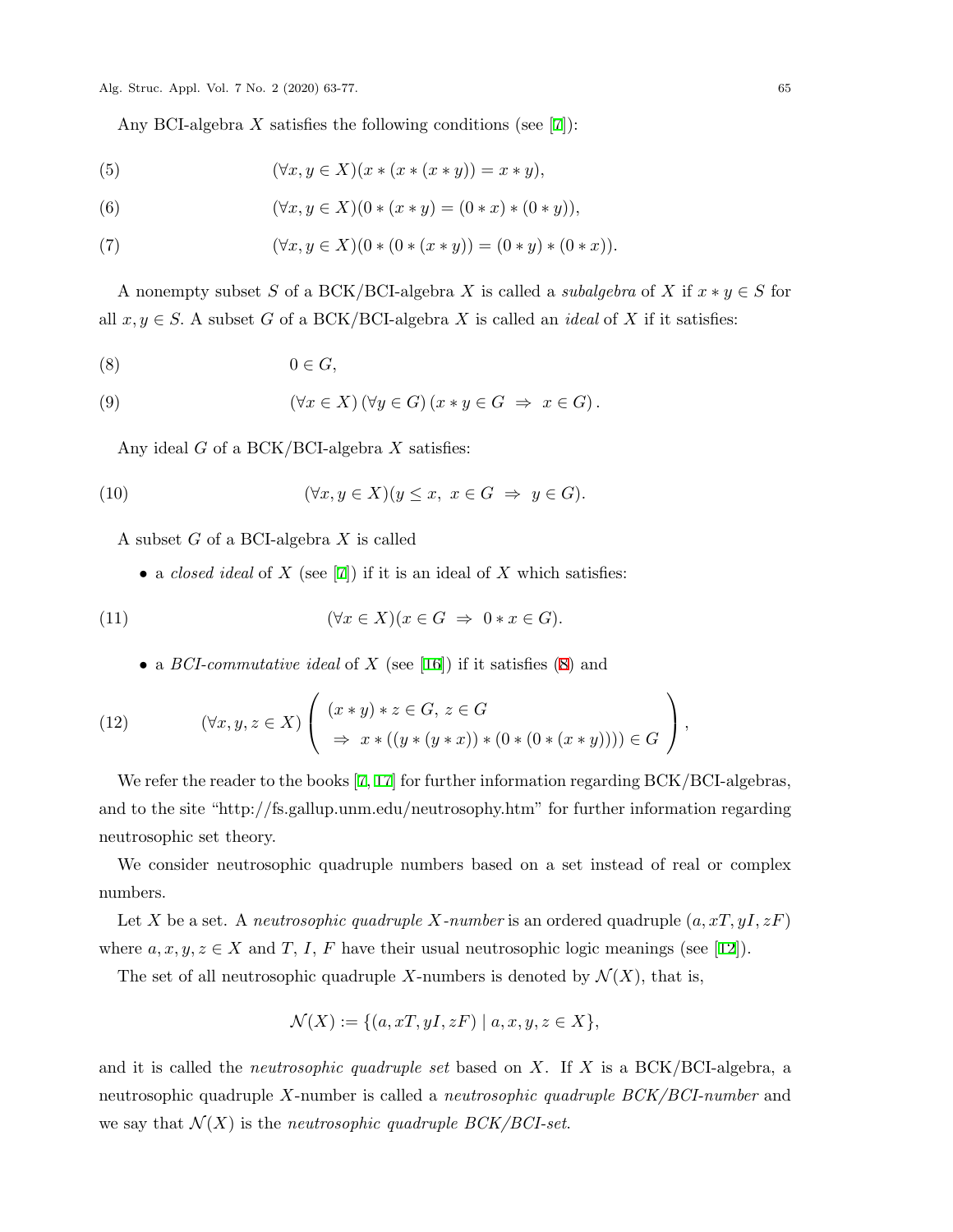Given  $x_1, x_2, x_3, x_4 \in X$ , the neutrosophic quadruple BCK/BCI-number  $(x_1, x_2, x_3, x_4, F)$ is denoted by  $\widetilde{x}$ , that is,

$$
\widetilde{x} = (x_1, x_2T, x_3I, x_4F),
$$

and the zero neutrosophic quadruple  $BCK/BCI$ -number  $(0, 0T, 0I, 0F)$  is denoted by 0, that is,

$$
\widetilde{0} = (0, 0T, 0I, 0F).
$$

Then  $(\mathcal{N}(X);\Box,\widetilde{0})$  is a BCK/BCI-algebra (see [\[12](#page-13-13)]), which is called *neutrosophic quadruple BCK/BCI-algebra*, and it is simply denoted by  $\mathcal{N}(X)$ .

We define an order relation "*≪*" and the equality "=" on the neutrosophic quadruple BCK/BCI-algebra  $\mathcal{N}(X)$  as follows:

$$
\widetilde{x} \ll \widetilde{y} \Leftrightarrow x_i \leq y_i \text{ for } i = 1, 2, 3, 4,
$$
  
\n $\widetilde{x} = \widetilde{y} \Leftrightarrow x_i = y_i \text{ for } i = 1, 2, 3, 4$ 

for all  $\tilde{x}, \tilde{y} \in \mathcal{N}(X)$ . It is easy to verify that " $\ll$ " is an equivalence relation on  $\mathcal{N}(X)$ .

Let *X* be a BCK/BCI-algebra. Given nonempty subsets *J* and *K* of *X*, consider the set

$$
\mathcal{N}(J,K) := \{ (a, xT, yI, zF) \in \mathcal{N}(X) \mid a, x \in J \& y, z \in K \},\
$$

which is called the neutrosophic quadruple  $(J, K)$ -set.

The neutrosophic quadruple  $(J, K)$ -set with  $J = K$  is called the neutrosophic quadruple *J*-set, and is denoted by  $\mathcal{N}(J)$ .

<span id="page-3-0"></span>**Lemma 2.1** ([[15,](#page-13-18) [17](#page-13-17)])**.** *A nonempty subset G of X is an ideal of X if and only if it satisfies* ([8](#page-2-0)) *and*

(13) 
$$
(\forall x, y, z \in X)(y, z \in G, x * y \leq z \implies x \in G).
$$

<span id="page-3-1"></span>**Lemma 2.2** ([\[12](#page-13-13)])**.** *If J and K are (closed) ideals of X, then the neutrosophic quadruple*  $(J, K)$ -set is a neutrosophic quadruple (closed) ideal of  $\mathcal{N}(X)$ .

### 3. Neutrosophic quadruple BCI-commutative ideals

In what follows, let *X* and  $\mathcal{N}(X)$  be a BCI-algebra and a neutrosophic quadruple BCIalgebra, respectively, unless otherwise specified. Let  $\mathcal{P}^*(X)$  be the class of all nonempty subsets of *X*.

**Definition 3.1.** Given  $J, K \in \mathcal{P}^*(X)$ , if the neutrosophic quadruple  $(J, K)$ -set is a BCIcommutative ideal of  $\mathcal{N}(X)$ , we say  $\mathcal{N}(J, K)$  is a *neutrosophic quadruple BCI-commutative ideal* of  $\mathcal{N}(X)$ .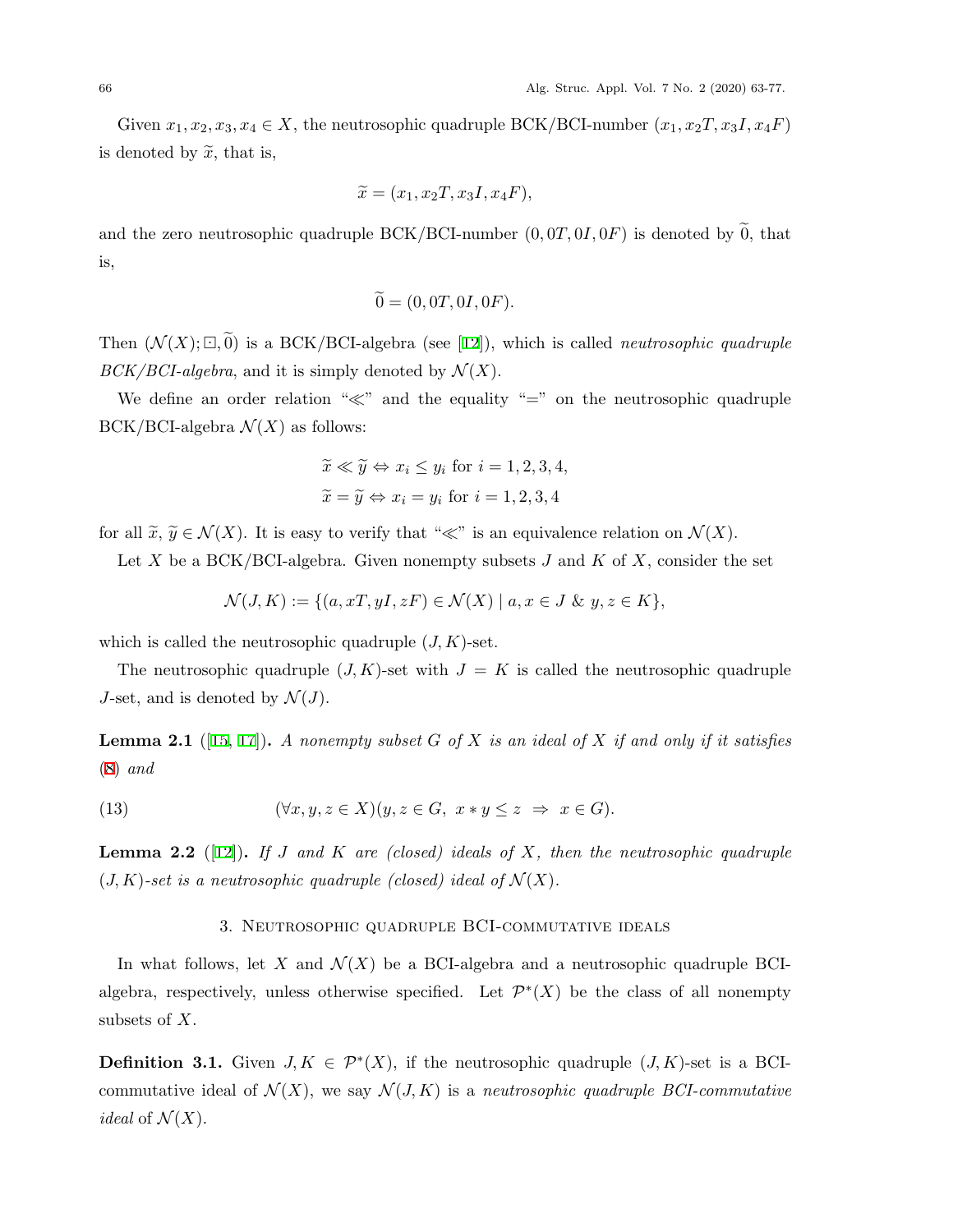**Example 3.2.** Consider a BCI-algebra  $(\mathbb{Z}, -0)$  where  $\mathbb{Z}$  is the set of integers. Let  $J = \{x \in \mathbb{Z} : |f(x)| \leq 1\}$  $\mathbb{Z}$  |  $x \geq 0$ } and  $K = \{x \in \mathbb{Z} \mid x \leq 0\}$  be subsets of  $\mathbb{Z}$ . Then  $\mathcal{N}(J,K)$  is a neutrosophic quadruple BCI-commutative ideal of  $\mathcal{N}(\mathbb{Z})$ .

**Example 3.3.** Let  $X = \{0, 1, 2, 3, 4\}$  be a set and we define a binary operation "\*" by Table [1.](#page-4-0)

| $\ast$           | 0              | 1                | $\overline{2}$ | 3                | 4 |
|------------------|----------------|------------------|----------------|------------------|---|
| $\boldsymbol{0}$ | $\overline{0}$ | $\boldsymbol{0}$ | 0              | 0                | 4 |
| 1                | 1              | $\overline{0}$   | 0              | $\overline{0}$   | 4 |
| $\overline{2}$   | $\overline{2}$ | $\overline{2}$   | 0              | 0                | 4 |
| $\sqrt{3}$       | 3              | 3                | $\overline{2}$ | $\boldsymbol{0}$ | 4 |
| 4                | 4              | 4                | 4              | 4                | D |

<span id="page-4-0"></span>Table 1. Cayley table for the binary operation "*∗*"

Then *X* is a proper BCI-algebra (see [[16\]](#page-13-16)), and the neutrosophic quadruple BCI-algebra  $\mathcal{N}(X)$ has 625 elements. If we take  $J = \{0, 1\}$  and  $K = \{0, 1\}$ , then the neutrosophic quadruple  $(J, K)$ -set is given as follows:

$$
\mathcal{N}(J,K) = \{ \widetilde{0}, \widetilde{\beta}_1, \widetilde{\beta}_2, \widetilde{\beta}_3, \widetilde{\beta}_4, \widetilde{\beta}_5, \widetilde{\beta}_6, \widetilde{\beta}_7, \widetilde{\beta}_8, \widetilde{\beta}_9, \widetilde{\beta}_{10}, \widetilde{\beta}_{11}, \widetilde{\beta}_{12}, \widetilde{\beta}_{13}, \widetilde{\beta}_{14}, \widetilde{\beta}_{15} \}
$$

and it is a neutrosophic quadruple BCI-commutative ideal of  $\mathcal{N}(X)$  where

$$
\begin{aligned}\n\widetilde{0} &= (0, 0T, 0I, 0F), \ \widetilde{\beta}_1 = (0, 0T, 0I, 1F), \ \widetilde{\beta}_2 = (0, 0T, 1I, 0F) \\
\widetilde{\beta}_3 &= (0, 0T, 1I, 1F), \ \widetilde{\beta}_4 = (0, 1T, 0I, 0F), \ \widetilde{\beta}_5 = (0, 1T, 0I, 1F) \\
\widetilde{\beta}_6 &= (0, 1T, 1I, 0F), \ \widetilde{\beta}_7 = (0, 1T, 1I, 1F), \ \widetilde{\beta}_8 = (1, 0T, 0I, 0F) \\
\widetilde{\beta}_9 &= (1, 0T, 0I, 1F), \ \widetilde{\beta}_{10} = (1, 0T, 1I, 0F), \ \widetilde{\beta}_{11} = (1, 0T, 1I, 1F) \\
\widetilde{\beta}_{12} &= (1, 1T, 0I, 0F), \ \widetilde{\beta}_{13} = (1, 1T, 0I, 1F) \\
\widetilde{\beta}_{14} &= (1, 1T, 1I, 0F), \ \widetilde{\beta}_{15} = (1, 1T, 1I, 1F).\n\end{aligned}
$$

<span id="page-4-1"></span>**Theorem 3.4.** For any  $J, K \in \mathcal{P}^*(X)$ , if *J* and *K* are *BCI*-commutative ideals of *X*, then *the neutrosophic quadruple* (*J, K*)*-set is a neutrosophic quadruple BCI-commutative ideal of*  $\mathcal{N}(X)$ .

*Proof.* Assume that *J* and *K* are BCI-commutative ideals of *X*. Since  $0 \in J \cap K$ , it is clear that  $\tilde{0} = (0,0T,0I,0F) \in \mathcal{N}(J,K)$ . Let  $\tilde{x}, \tilde{y}, \tilde{z} \in \mathcal{N}(X)$  be such that  $\tilde{z} \in \mathcal{N}(J,K)$  and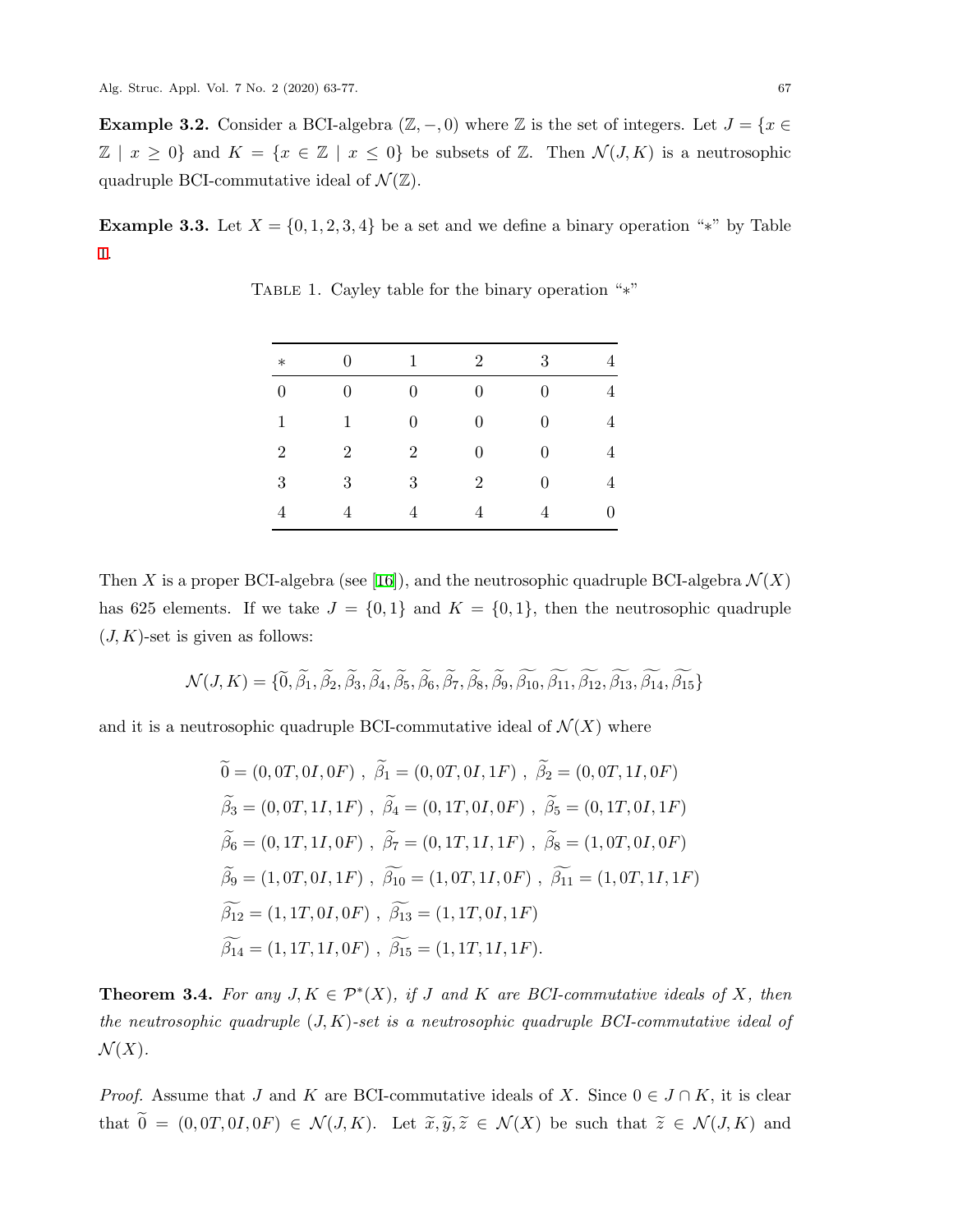68 Alg. Struc. Appl. Vol. 7 No. 2 (2020) 63-77.

 $(\widetilde{x} \boxdot \widetilde{y}) \boxdot \widetilde{z} \in \mathcal{N}(J,K)$ . Then

$$
\widetilde{z} = (z_1, z_2T, z_3I, z_4F) \in \mathcal{N}(J, K),
$$

and so  $z_1, z_2 \in J$  and  $z_3, z_4 \in K$ . Also

$$
(\tilde{x} \boxdot \tilde{y}) \boxdot \tilde{z} = ((x_1, x_2T, x_3I, x_4F) \boxdot (y_1, y_2T, y_3I, y_4F)) \boxdot (z_1, z_2T, z_3I, z_4F)
$$
  
=  $((x_1 * y_1) * z_1, ((x_2 * y_2) * z_2)T, ((x_3 * y_3) * z_3)I, ((x_4 * y_4) * z_4)F)$   
 $\in \mathcal{N}(J, K),$ 

and thus  $(x_i * y_i) * z_i \in J$  and  $(x_j * y_j) * z_j \in K$  for  $i = 1, 2$  and  $j = 3, 4$ . Since J and K are BCI-commutative ideals of *X*, it follows that

$$
x_i * ((y_i * (y_i * x_i)) * (0 * (0 * (x_i * y_i)))) \in J
$$

and

$$
x_j * ((y_j * (y_j * x_j)) * (0 * (0 * (x_j * y_j)))) \in K
$$

for  $i = 1, 2$  and  $j = 3, 4$ . Therefore

$$
\tilde{x} \Box ((\tilde{y} \Box (\tilde{y} \Box \tilde{x})) \Box (0 \Box (0 \Box (\tilde{x} \Box \tilde{y}))))
$$
\n
$$
= (x_1, x_2T, x_3I, x_4F) \Box (((y_1, y_2T, y_3I, y_4F) \Box ((y_1, y_2T, y_3I, y_4F) \Box
$$
\n
$$
(x_1, x_2T, x_3I, x_4F))) \Box ((0, 0T, 0I, 0F) \Box ((0, 0T, 0I, 0F) \Box
$$
\n
$$
((x_1, x_2T, x_3I, x_4F) \Box (y_1, y_2T, y_3I, y_4F))))
$$
\n
$$
= (x_1 * ((y_1 * (y_1 * x_1)) * (0 * (0 * (x_1 * y_1))))
$$
\n
$$
(x_2 * ((y_2 * (y_2 * x_2)) * (0 * (0 * (x_2 * y_2)))))
$$
\n
$$
(x_3 * ((y_3 * (y_3 * x_3)) * (0 * (0 * (x_3 * y_3))))]
$$
\n
$$
(x_4 * ((y_4 * (y_4 * x_4)) * (0 * (0 * (x_4 * y_4)))))
$$
\n
$$
= \mathcal{N}(J, K).
$$

Therefore  $\mathcal{N}(J, K)$  is a neutrosophic quadruple BCI-commutative ideal of  $\mathcal{N}(X)$ .

<span id="page-5-1"></span>**Proposition 3.5.** For any  $J, K \in \mathcal{P}^*(X)$ , every neutrosophic quadruple BCI-commutative *ideal*  $\mathcal{N}(J,K)$  *of*  $\mathcal{N}(X)$  *satisfies the following implication.* 

<span id="page-5-0"></span>(14) 
$$
\widetilde{x} \boxdot \widetilde{y} \in \mathcal{N}(J,K) \implies \widetilde{x} \boxdot ((\widetilde{y} \boxdot (\widetilde{y} \boxdot \widetilde{x})) \boxdot ((\widetilde{0} \boxdot ((\widetilde{x} \boxdot \widetilde{y})))) \in \mathcal{N}(J,K)
$$

*for all*  $\widetilde{x}, \widetilde{y} \in \mathcal{N}(X)$ *.*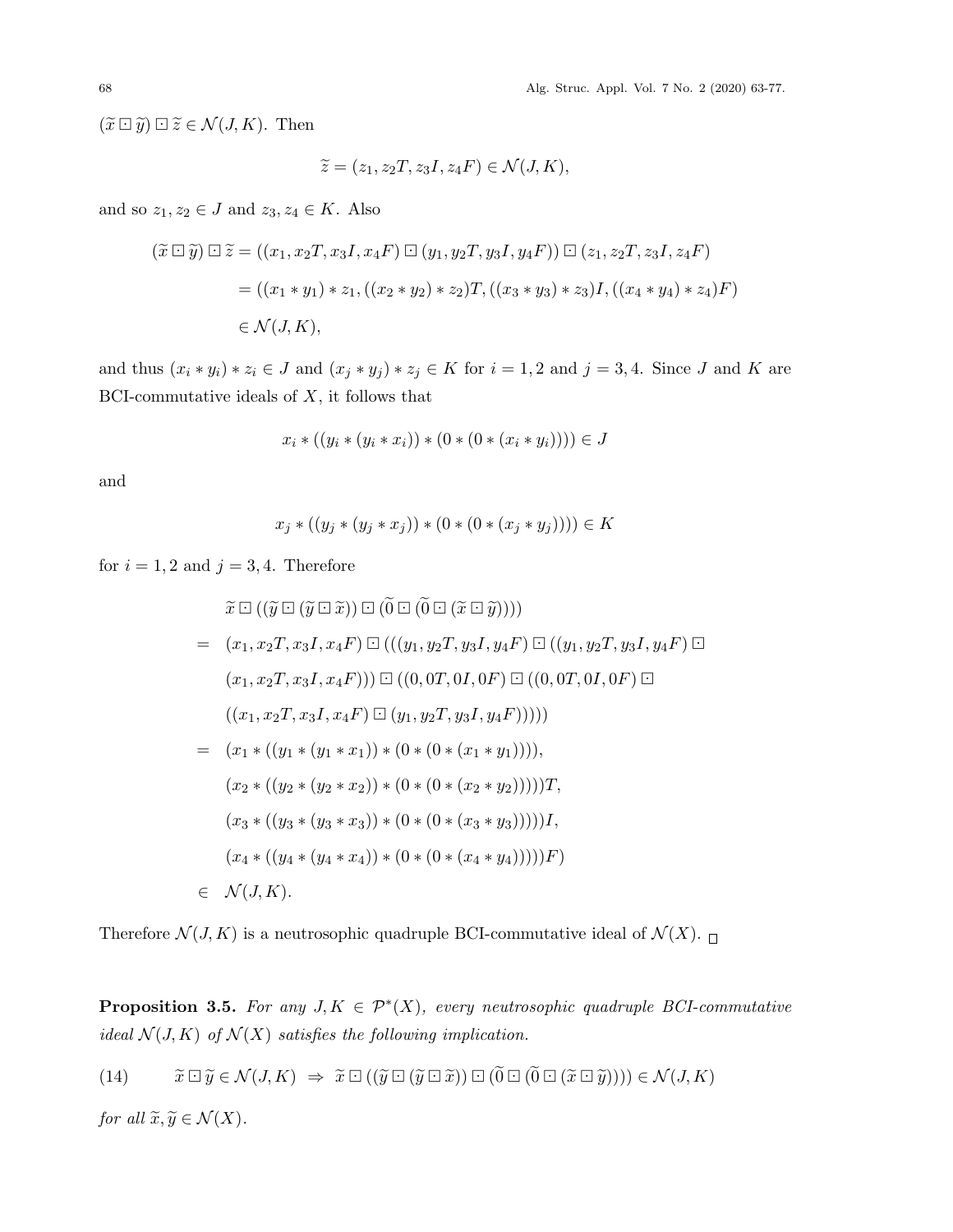Alg. Struc. Appl. Vol. 7 No. 2 (2020) 63-77. 69

*Proof.* Let  $\widetilde{x}, \widetilde{y} \in \mathcal{N}(X)$  be such that  $\widetilde{x} \Box \widetilde{y} \in \mathcal{N}(J, K)$ . Then  $\widetilde{0} \in \mathcal{N}(J, K)$  and

$$
(\tilde{x} \boxdot \tilde{y}) \boxdot \tilde{0} = ((x_1, x_2T, x_3I, x_4F) \boxdot (y_1, y_2T, y_3I, y_4F)) \boxdot (0, 0T, 0I, 0F)
$$
  
= ((x<sub>1</sub> \* y<sub>1</sub>) \* 0, ((x<sub>2</sub> \* y<sub>2</sub>) \* 0)T, ((x<sub>3</sub> \* y<sub>3</sub>) \* 0)I, ((x<sub>4</sub> \* y<sub>4</sub>) \* 0)F)  
= (x<sub>1</sub> \* y<sub>1</sub>), (x<sub>2</sub> \* y<sub>2</sub>)T, (x<sub>3</sub> \* y<sub>3</sub>)I, (x<sub>4</sub> \* y<sub>4</sub>)F)  
= \tilde{x} \boxdot \tilde{y}  
 $\in \mathcal{N}(J, K).$ 

Therefore  $\widetilde{x} \boxdot ((\widetilde{y} \boxdot (\widetilde{y} \boxdot \widetilde{x})) \boxdot ((\widetilde{0} \boxdot ((\widetilde{x} \boxdot \widetilde{y})))) \in \mathcal{N}(J,K)$ .

**Corollary 3.6.** *If J and K are BCI-commutative ideals of X, then the neutrosophic quadruple* (*J, K*)*-set satisfies the condition* ([14](#page-5-0))*.*

**Proposition 3.7.** For any  $J, K \in \mathcal{P}^*(X)$ , every neutrosophic quadruple BCI-commutative and closed ideal  $\mathcal{N}(J,K)$  of  $\mathcal{N}(X)$  satisfies the following implication.

<span id="page-6-0"></span>(15) 
$$
\widetilde{x} \boxdot \widetilde{y} \in \mathcal{N}(J,K) \implies \widetilde{x} \boxdot (\widetilde{y} \boxdot (\widetilde{y} \boxdot \widetilde{x})) \in \mathcal{N}(J,K)
$$

*for all*  $\widetilde{x}, \widetilde{y} \in \mathcal{N}(X)$ *.* 

*Proof.* Assume that  $\mathcal{N}(J, K)$  is a neutrosophic quadruple BCI-commutative and closed ideal of  $\mathcal{N}(X)$ . Let  $\widetilde{x}, \widetilde{y} \in \mathcal{N}(X)$  be such that  $\widetilde{x} \boxdot \widetilde{y} \in \mathcal{N}(J,K)$ . Then  $\widetilde{0} \boxdot (\widetilde{x} \boxdot \widetilde{y}) \in \mathcal{N}(J,K)$  and

$$
\widetilde{x} \boxdot ((\widetilde{y} \boxdot (\widetilde{y} \boxdot \widetilde{x})) \boxdot ((0 \boxdot ((\widetilde{x} \boxdot \widetilde{y})))) \in \mathcal{N}(J, K).
$$

Since

$$
(\tilde{x} \boxdot (\tilde{y} \boxdot (\tilde{y} \boxdot \tilde{x}))) \boxdot (\tilde{x} \boxdot ((\tilde{y} \boxdot (\tilde{y} \boxdot \tilde{x})) \boxdot (\tilde{0} \boxdot (\tilde{0} \boxdot (\tilde{x} \boxdot \tilde{y}))))))
$$
  
\n
$$
\ll ((\tilde{y} \boxdot (\tilde{y} \boxdot \tilde{x})) \boxdot (\tilde{0} \boxdot (\tilde{0} \boxdot (\tilde{x} \boxdot \tilde{y})))) \boxdot (\tilde{0} \boxdot (\tilde{0} \boxdot (\tilde{x} \boxdot \tilde{y}))))
$$
  
\n
$$
= ((\tilde{y} \boxdot (\tilde{y} \boxdot \tilde{x})) \boxdot (\tilde{0} \boxdot (\tilde{0} \boxdot (\tilde{x} \boxdot \tilde{y})))) \boxdot (\tilde{y} \boxdot (\tilde{y} \boxdot \tilde{x}))
$$
  
\n
$$
= ((\tilde{y} \boxdot (\tilde{y} \boxdot \tilde{x})) \boxdot (\tilde{y} \boxdot (\tilde{y} \boxdot \tilde{x}))) \boxdot (\tilde{0} \boxdot (\tilde{0} \boxdot (\tilde{x} \boxdot \tilde{y})))
$$
  
\n
$$
= \tilde{0} \boxdot (\tilde{0} \boxdot (\tilde{0} \boxdot (\tilde{x} \boxdot \tilde{y})))
$$
  
\n
$$
= \tilde{0} \boxdot (\tilde{x} \boxdot \tilde{y}).
$$

It follows from Lemma [2.1](#page-3-0) that  $\widetilde{x} \boxdot (\widetilde{y} \boxdot (\widetilde{y} \boxdot \widetilde{x})) \in \mathcal{N}(J,K)$ .

**Corollary 3.8.** *If J and K are BCI-commutative and closed ideals of X, then the neutrosophic quadruple* (*J, K*)*-set satisfies the condition* [\(15](#page-6-0))*.*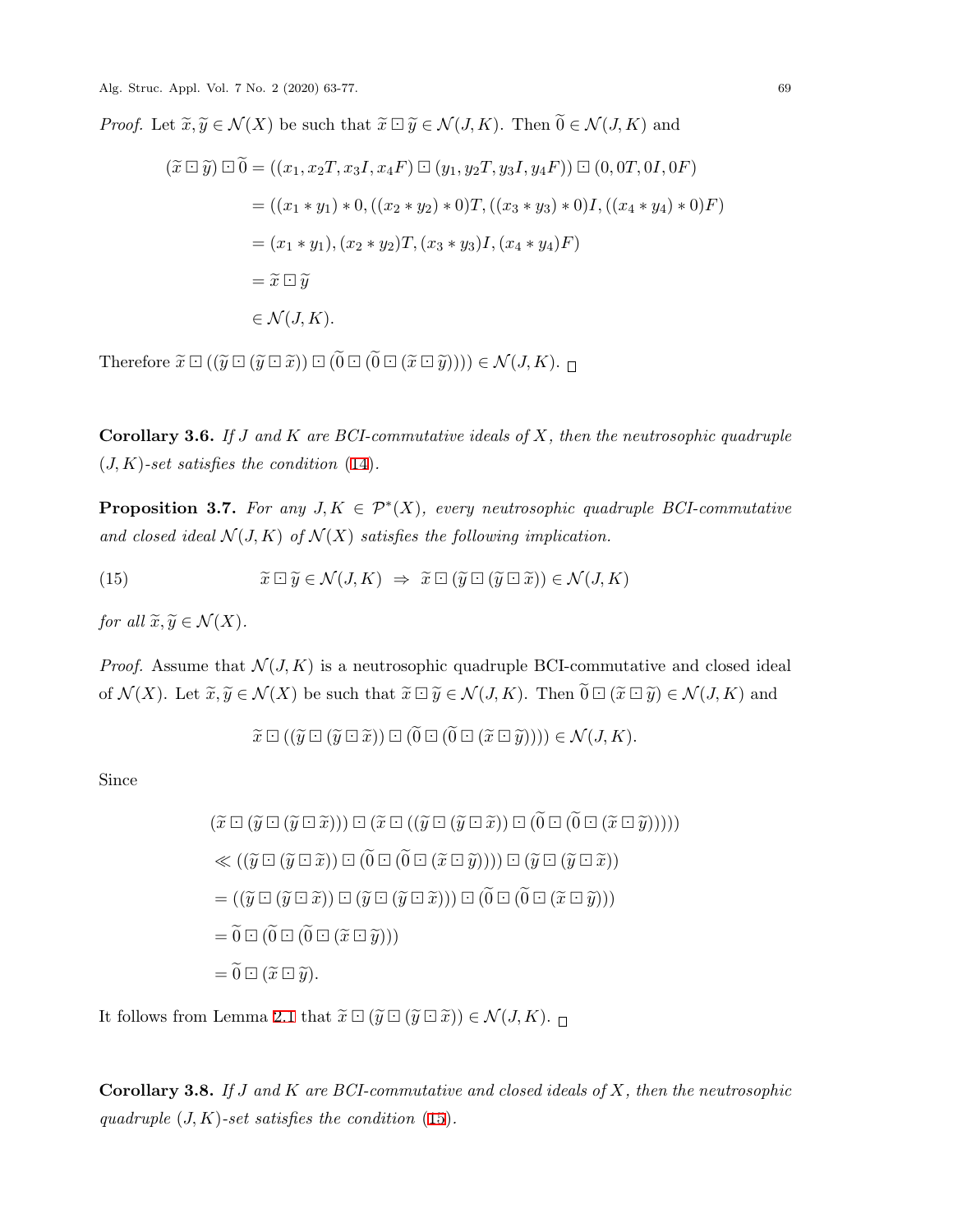<span id="page-7-0"></span>**Theorem 3.9.** For any  $J, K \in \mathcal{P}^*(X)$ , if the neutrosophic quadruple  $(J, K)$ -set is a neutro*sophic quadruple BCI-commutative ideal of*  $\mathcal{N}(X)$ *, then it is a neutrosophic quadruple ideal of*  $\mathcal{N}(X)$ .

*Proof.* Assume that  $\mathcal{N}(J, K)$  is a neutrosophic quadruple BCI-commutative ideal of  $\mathcal{N}(X)$ . Then  $\widetilde{0} = (0, 0T, 0I, 0F) \in \mathcal{N}(J, K)$ . Assume that  $(z_1, z_2T, z_3I, z_4F) \in \mathcal{N}(J, K)$  and

$$
(x_1, x_2T, x_3I, x_4F) \boxdot (z_1, z_2T, z_3I, z_4F) \in \mathcal{N}(J, K).
$$

for any elements  $(x_1, x_2, T, x_3, I, x_4, F)$  and  $(z_1, z_2, T, z_3, I, z_4, F)$  of  $\mathcal{N}(X)$ . Then

$$
((x_1, x_2T, x_3I, x_4F) \boxdot (0, 0T, 0I, 0F)) \boxdot (z_1, z_2T, z_3I, z_4F) \in \mathcal N(J, K).
$$

It follows that

$$
(x_1, x_2T, x_3I, x_4F) = (x_1 * ((0 * (0 * x_1)) * (0 * (0 * (x_1 * 0))))),
$$
  
\n
$$
(x_2 * ((0 * (0 * x_2)) * (0 * (0 * (x_2 * 0))))))T,
$$
  
\n
$$
(x_3 * ((0 * (0 * x_3)) * (0 * (0 * (x_3 * 0))))),
$$
  
\n
$$
(x_4 * ((0 * (0 * x_4)) * (0 * (0 * (x_4 * 0))))))F)
$$
  
\n
$$
= (x_1, x_2T, x_3I, x_4F) \Box (((0, 0T, 0I, 0F) \Box ((0, 0T, 0I, 0F) \Box
$$
  
\n
$$
(x_1, x_2T, x_3I, x_4F)) \Box ((0, 0T, 0I, 0F) \Box ((0, 0T, 0I, 0F) \Box
$$
  
\n
$$
((x_1, x_2T, x_3I, x_4F) \Box (0, 0T, 0I, 0F))))
$$
  
\n
$$
= \mathcal{N}(J, K).
$$

Therefore  $\mathcal{N}(J,K)$  is an ideal of  $\mathcal{N}(X)$ .

**Corollary 3.10.** *If J and K are BCI-commutative ideals of X, then the neutrosophic quadruple* (*J, K*)*-set is a neutrosophic quadruple ideal.*

The converse of Theorem [3.9](#page-7-0) is not true, as seen in the following example.

<span id="page-7-1"></span>**Example 3.11.** Let  $X = \{0, 1, 2, 3, 4\}$  be a set and we define a binary operation "\*" by Table [2.](#page-8-0)

Then *X* is a BCI-algebra (see [[17\]](#page-13-17)), and the neutrosophic quadruple BCI-algebra  $\mathcal{N}(X)$ has 625 elements. If we take  $J = \{0, 1\}$  and  $K = \{0, 2\}$ , then the neutrosophic quadruple  $(J, K)$ -set is given as follows:

$$
\mathcal{N}(J, K) = \{ \tilde{0}, \beta_i \mid i = 1, 2, \cdots, 15 \}
$$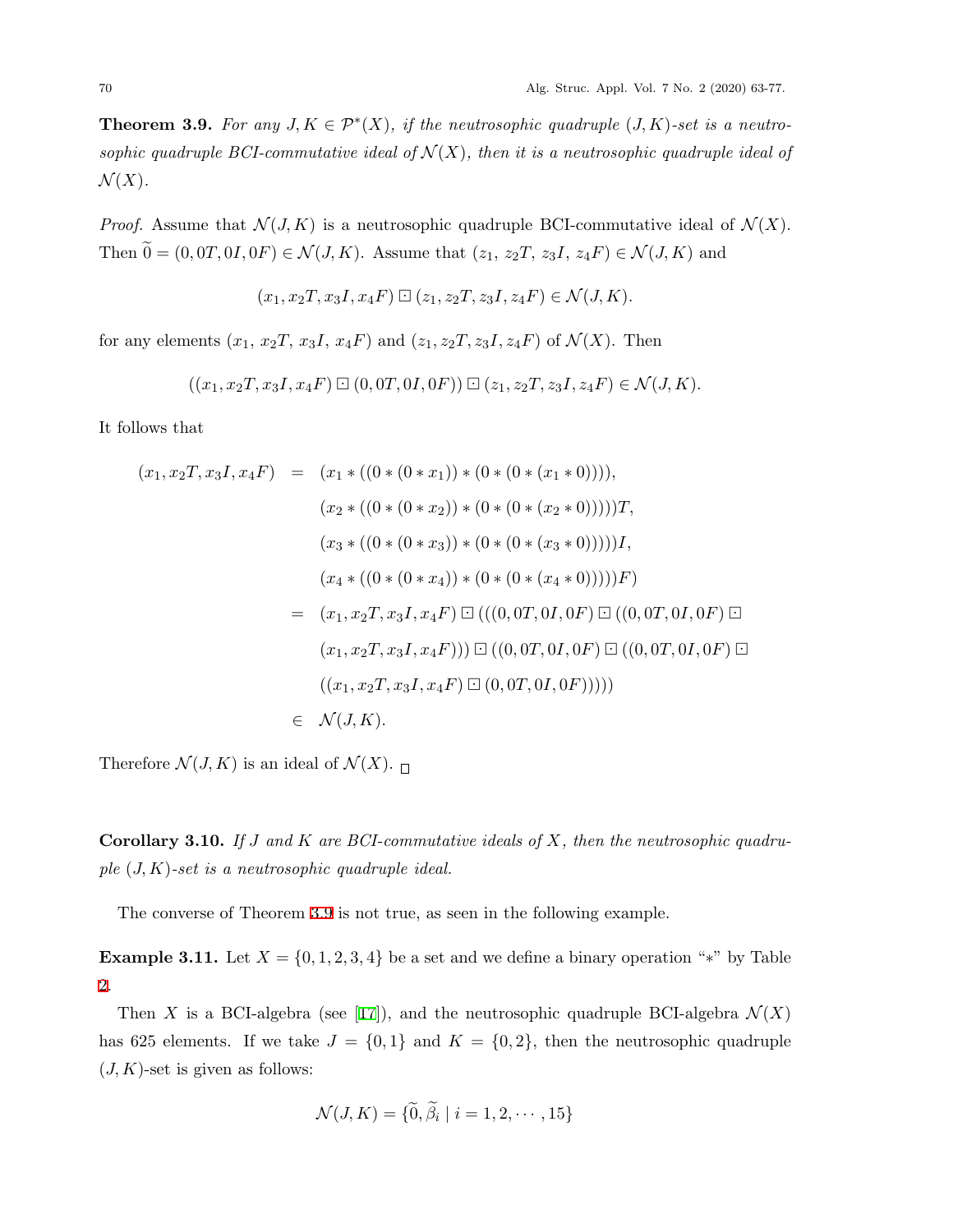| $\ast$           | $\overline{0}$ | 1                | $\overline{2}$   | 3                | 4                |
|------------------|----------------|------------------|------------------|------------------|------------------|
| $\boldsymbol{0}$ | $\overline{0}$ | $\boldsymbol{0}$ | $\boldsymbol{0}$ | $\boldsymbol{0}$ | $\boldsymbol{0}$ |
| $\mathbf{1}$     | 1              | $\boldsymbol{0}$ | $\mathbf{1}$     | $\boldsymbol{0}$ | $\boldsymbol{0}$ |
| $\overline{2}$   | $\overline{2}$ | $\overline{2}$   | $\boldsymbol{0}$ | $\boldsymbol{0}$ | $\boldsymbol{0}$ |
| 3                | 3              | 3                | 3                | $\boldsymbol{0}$ | $\boldsymbol{0}$ |
| $\overline{4}$   | $\overline{4}$ | 4                | 4                | 3                | $\overline{0}$   |

<span id="page-8-0"></span>Table 2. Cayley table for the binary operation "*∗*"

where

$$
\begin{aligned}\n\widetilde{0} &= (0, 0T, 0I, 0F), \ \widetilde{\beta}_1 = (0, 0T, 0I, 2F), \ \widetilde{\beta}_2 = (0, 0T, 2I, 0F) \\
\widetilde{\beta}_3 &= (0, 0T, 2I, 2F), \ \widetilde{\beta}_4 = (0, 1T, 0I, 0F), \ \widetilde{\beta}_5 = (0, 1T, 0I, 2F) \\
\widetilde{\beta}_6 &= (0, 1T, 2I, 0F), \ \widetilde{\beta}_7 = (0, 1T, 2I, 2F), \ \widetilde{\beta}_8 = (1, 0T, 0I, 0F) \\
\widetilde{\beta}_9 &= (1, 0T, 0I, 2F), \ \widetilde{\beta}_{10} = (1, 0T, 2I, 0F), \ \widetilde{\beta}_{11} = (1, 0T, 2I, 2F) \\
\widetilde{\beta}_{12} &= (1, 1T, 0I, 0F), \ \widetilde{\beta}_{13} = (1, 1T, 0I, 2F) \\
\widetilde{\beta}_{14} &= (1, 1T, 2I, 0F), \ \widetilde{\beta}_{15} = (1, 1T, 2I, 2F)\n\end{aligned}
$$

It is routine to verify that  $\mathcal{N}(J, K)$  is a neutrosophic quadruple ideal of  $\mathcal{N}(X)$ . If we take  $\widetilde{\gamma}_1 = (1, 2T, 3I, 3F)$  and  $\widetilde{\gamma}_2 = (2, 3T, 4I, 3F)$  in  $\mathcal{N}(X)$ , then

$$
(\widetilde{\gamma}_1 \boxdot \widetilde{\gamma}_2) \boxdot \widetilde{\beta}_7 = ((1, 2T, 3I, 3F) \boxdot (2, 3T, 4I, 3F)) \boxdot (0, 1T, 2I, 2F)
$$
  
= ((1 \* 2) \* 0, (2 \* 3) \* 1T, (3 \* 4) \* 2I, (3 \* 3) \* 2F)  
= (1, 0T, 0I, 0F) =  $\widetilde{\beta}_8 \in \mathcal{N}(J, K)$ ,

but

$$
\widetilde{\gamma}_1 \boxdot ((\widetilde{\gamma}_2 \boxdot (\widetilde{\gamma}_2 \boxdot \widetilde{\gamma}_1)) \boxdot (\widetilde{0} \boxdot (\widetilde{0} \boxdot (\widetilde{\gamma}_1 \boxdot \widetilde{\gamma}_2))))
$$
\n
$$
= (1, 2T, 3I, 3F) \boxdot ((2, 3T, 4I, 3F) \boxdot ((2, 3T, 4I, 3F) \boxdot ((2, 3T, 4I, 3F) \boxdot (1, 2T, 3I, 3F))) \boxdot
$$
\n
$$
((0, 0T, 0I, 0F) \boxdot ((0, 0T, 0I, 0F) \boxdot ((1, 2T, 3I, 3F) \boxdot (2, 3T, 4I, 3F))))
$$
\n
$$
= (0, 0T, 3I, 3F) \notin \mathcal{N}(J, K).
$$

Therefore  $\mathcal{N}(J, K)$  is not a neutrosophic quadruple BCI-commutative ideal of  $\mathcal{N}(X)$ .

We provide conditions for a neutrosophic quadruple ideal to be a neutrosophic quadruple BCI-commutative ideal.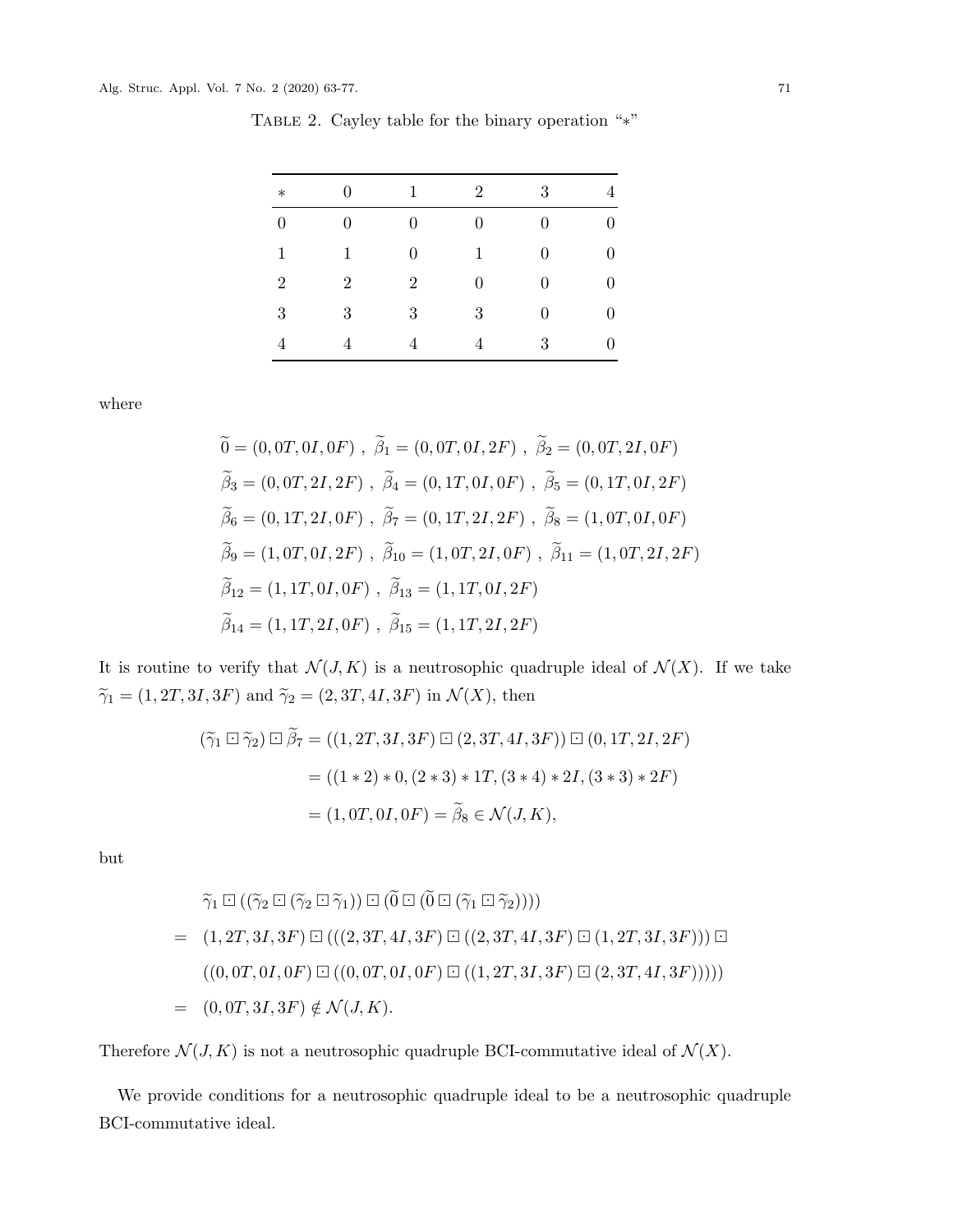<span id="page-9-1"></span><span id="page-9-0"></span>**Theorem 3.12.** *Let J and K be ideals of X which satisfies the following assertion:*

(16) 
$$
x * ((y * (y * x)) * (0 * (0 * (x * y)))) \in J \text{ (resp., } K)
$$

*for all*  $x, y \in X$  *with*  $x * y \in J$  (resp., *K*). Then the neutrosophic quadruple  $(J, K)$ -set is a *neutrosophic quadruple BCI-commutative ideal of*  $\mathcal{N}(X)$ .

*Proof.* Let  $x, y, z \in X$  be such that  $z \in J$  (resp., *K*) and  $(x * y) * z \in J$  (resp., *K*). Since *J* and *K* are ideals of *X*, it follows that  $x * y \in J$  (resp., *K*). Hence the condition ([16\)](#page-9-0) is valid by hypothesis. This shows that *J* and *K* are BCI-commutative ideals of *X*. Therefore,  $\mathcal{N}(J,K)$ is a neutrosophic quadruple BCI-commutative ideal of  $\mathcal{N}(X)$  by Theorem [3.4.](#page-4-1)  $\Box$ 

The converse of Theorem [3.12](#page-9-1), is not true in general, as seen in the following example.

**Example 3.13.** in Example [3.11,](#page-7-1) Let  $J = \{0, 1\}$  and  $K = \{0, 2\}$ . We can see that, for  $x = 1$ and  $y = 2$ ,

$$
x * ((y * (*x)) * (0 * (x * y))) = 1 \notin K, x * y = 1 \notin K
$$

Moreover,  $\mathcal{N}(J,K)$  is not a neutrosophic quadruple BCI-commutative ideal of  $\mathcal{N}(X)$ .

**Corollary 3.14.** For any ideals  $J$  and  $K$  of  $X$ , if the neutrosophic quadruple  $(J, K)$ -set *satisfies*

(17) 
$$
\widetilde{x} \boxdot ((\widetilde{y} \boxdot (\widetilde{y} \boxdot \widetilde{x})) \boxdot (\widetilde{0} \boxdot (\widetilde{0} \boxdot (\widetilde{x} \boxdot \widetilde{y})))) \in \mathcal{N}(J, K)
$$

*for all*  $\tilde{x}, \tilde{y} \in \mathcal{N}(X)$  *with*  $\tilde{x} \square \tilde{y} \in \mathcal{N}(J,K)$ , then the neutrosophic quadruple  $(J,K)$ *-set is a neutrosophic quadruple BCI-commutative ideal of*  $\mathcal{N}(X)$ .

<span id="page-9-3"></span><span id="page-9-2"></span>**Theorem 3.15.** *Let J and K be ideals of X, which satisfies the following assertion:*

(18) 
$$
x * y \in J \text{ (resp., } K) \Rightarrow x * (y * (y * x)) \in J \text{ (resp., } K)
$$

*for all*  $x, y \in X$ *. Then the neutrosophic quadruple*  $(J, K)$ -set is a neutrosophic quadruple *BCI*-commutative ideal of  $\mathcal{N}(X)$ .

*Proof.* Let  $x, y, z \in X$  be such that  $z \in J$  (resp., *K*) and  $(x * y) * z \in J$  (resp., *K*). Since *J* and *K* are ideals of *X*, it follows that  $x * y \in J$  (resp., *K*). Hence  $x * (y * (y * x)) \in J$  (resp., K) by ([18\)](#page-9-2). Since  $0*(0*(x*y)) \le x*y$  for all  $x,y \in X$ , we have  $0*(0*(x*y)) \in J$  (resp.,  $K)$  by  $(10)$  $(10)$ . Note that

$$
(x * ((y * (y * x)) * (0 * (0 * (x * y))))) * (x * (y * (y * x)))
$$
  
\n
$$
\leq (y * (y * x)) * ((y * (y * x)) * (0 * (0 * (x * y))))
$$
  
\n
$$
\leq 0 * (0 * (x * y))
$$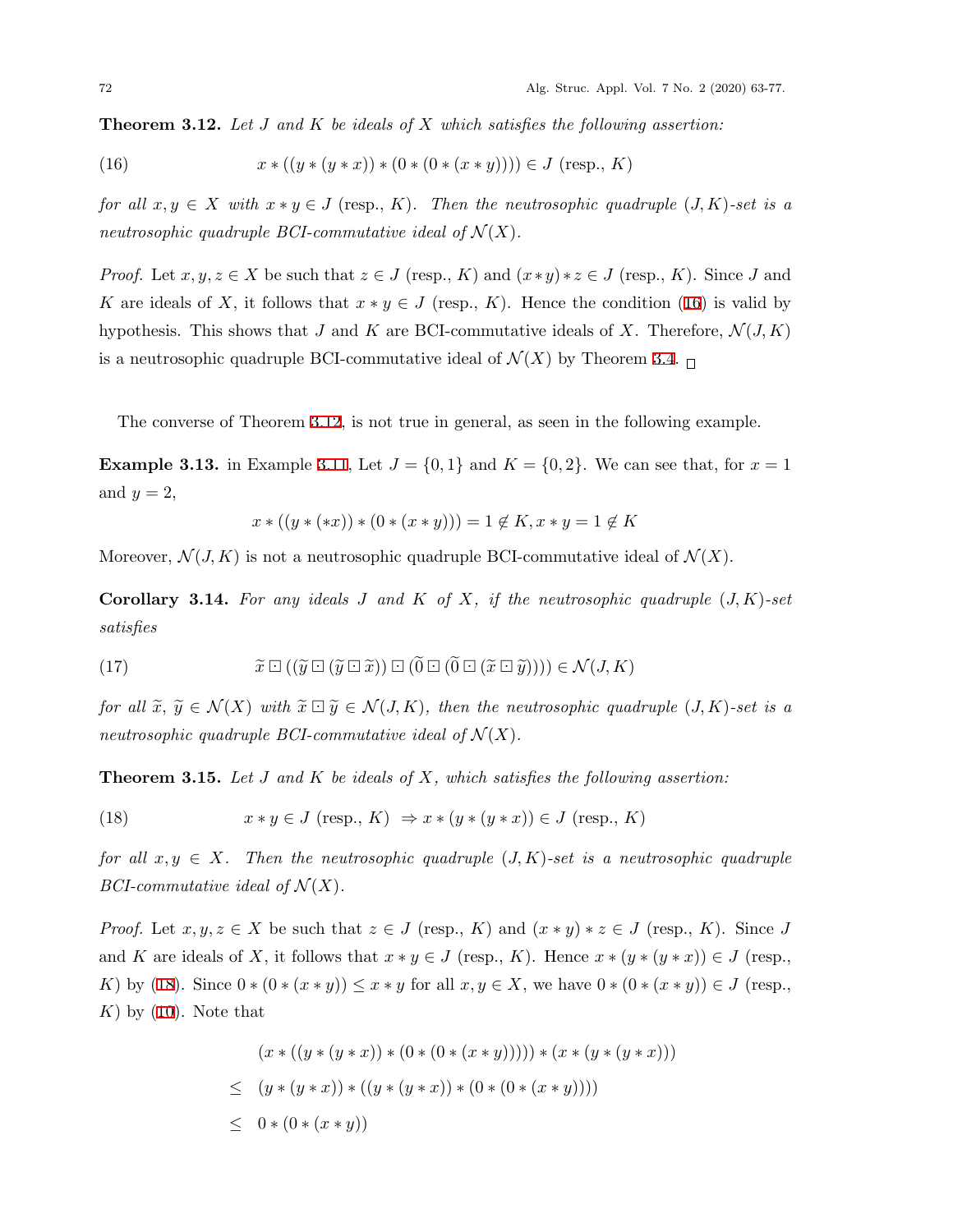for all  $x, y \in X$  by (I) and (II). It follows from Lemma [2.1](#page-3-0) that

$$
x * ((y * (y * x)) * (0 * (0 * (x * y)))) \in J \text{ (resp., } K).
$$

Hence *J* and *K* are BCI-commutative ideals of *X*, and therefore  $\mathcal{N}(J,K)$  is a neutrosophic quadruple BCI-commutative ideal of  $\mathcal{N}(X)$  by Theorem [3.4](#page-4-1).  $\Box$ 

The converse of Theorem [3.15](#page-9-3), is not true in general, as seen in the following example.

**Example 3.16.** Consider Example [3.11.](#page-7-1) For  $x = 1$  and  $y = 2$ , we can see that  $1 * 2 = 1 \in$  $\{0,1\} = J$  but  $1 * (2 * (2 * 1)) = 1 \notin \{0,2\} = K$  and  $\mathcal{N}(J,K)$  is not a neutrosophic quadruple BCI-commutative ideal of  $\mathcal{N}(X)$ .

<span id="page-10-1"></span>**Theorem 3.17.** For any  $J, K \in \mathcal{P}^*(X)$ , if the neutrosophic quadruple  $(J, K)$ -set is a neutro*sophic quadruple ideal of*  $\mathcal{N}(X)$  *that satisfies the following assertion:* 

<span id="page-10-0"></span>(19) 
$$
\widetilde{x} \boxdot \widetilde{y} \in \mathcal{N}(J,K) \Rightarrow \widetilde{x} \boxdot (\widetilde{y} \boxdot (\widetilde{y} \boxdot \widetilde{x})) \in \mathcal{N}(J,K)
$$

*for all*  $\tilde{x}, \tilde{y} \in \mathcal{N}(X)$ , then the neutrosophic quadruple (*J, K*)-set is a neutrosophic quadruple *BCI-commutative ideal of*  $\mathcal{N}(X)$ *.* 

*Proof.* Let  $\mathcal{N}(J,K)$  be a neutrosophic quadruple ideal of  $\mathcal{N}(X)$  which satisfies the condition ([19\)](#page-10-0). Let  $\tilde{x}, \tilde{y}, \tilde{z} \in \mathcal{N}(X)$  be such that  $(\tilde{x} \boxdot \tilde{y}) \boxdot \tilde{z} \in \mathcal{N}(J, K)$  and  $\tilde{z} \in \mathcal{N}(J, K)$ . Then  $\widetilde{x} \boxdot \widetilde{y} \in \mathcal{N}(X)$  since  $\mathcal{N}(J,K)$  is a neutrosophic quadruple ideal of  $\mathcal{N}(X)$ , and thus  $\widetilde{x} \boxdot (\widetilde{y} \boxdot)$  $(\widetilde{y} \boxdot \widetilde{x})) \in \mathcal{N}(J,K)$  by ([19\)](#page-10-0). Also, we have

$$
((\widetilde{x}\boxdot((\widetilde{y}\boxdot(\widetilde{y}\boxdot(\widetilde{x})))\boxdot(\widetilde{0}\boxdot(\widetilde{x}\boxdot(\widetilde{y}))))))\boxdot(\widetilde{x}\boxdot(\widetilde{y}\boxdot(\widetilde{y}\boxdot(\widetilde{x})))))\boxdot(\widetilde{0}\boxdot(\widetilde{0}\boxdot(\widetilde{x}\boxdot(\widetilde{y})))))\boxdot(\widetilde{x}\boxdot(\widetilde{y}\boxdot(\widetilde{y}\boxdot(\widetilde{x}))))\boxdot(\widetilde{0}\boxdot(\widetilde{x}\boxdot(\widetilde{y})))))\cong
$$

and  $\widetilde{0} \boxdot (\widetilde{0} \boxdot (\widetilde{x} \boxdot \widetilde{y})) \in \mathcal{N}(J, K)$  since  $\widetilde{0} \boxdot (\widetilde{0} \boxdot (\widetilde{x} \boxdot \widetilde{y})) \ll \widetilde{x} \boxdot \widetilde{y}$ . It follows that

$$
\widetilde{x} \boxdot ((\widetilde{y} \boxdot (\widetilde{y} \boxdot \widetilde{x})) \boxdot ((0 \boxdot ((0 \boxdot (\widetilde{x} \boxdot \widetilde{y})))) \in \mathcal{N}(J, K).
$$

Hence  $\mathcal{N}(J,K)$  is a neutrosophic quadruple BCI-commutative ideal of  $\mathcal{N}(X)$ .

We consider the extension property of a neutrosophic quadruple BCI-commutative ideal.

**Theorem 3.18.** For any *J*,  $K$ ,  $G$ ,  $H \in \mathcal{P}^*(X)$  with  $J \subseteq G$  and  $K \subseteq H$ , if *J* and  $K$  (resp.,  $G$ *and H) are BCI-commutative ideals (resp., closed ideals) of X, then the neutrosophic quadruple*  $(G, H)$ -set is a neutrosophic quadruple BCI-commutative ideal of  $\mathcal{N}(X)$  which contains the *neutrosophic quadruple* (*J, K*)*-set.*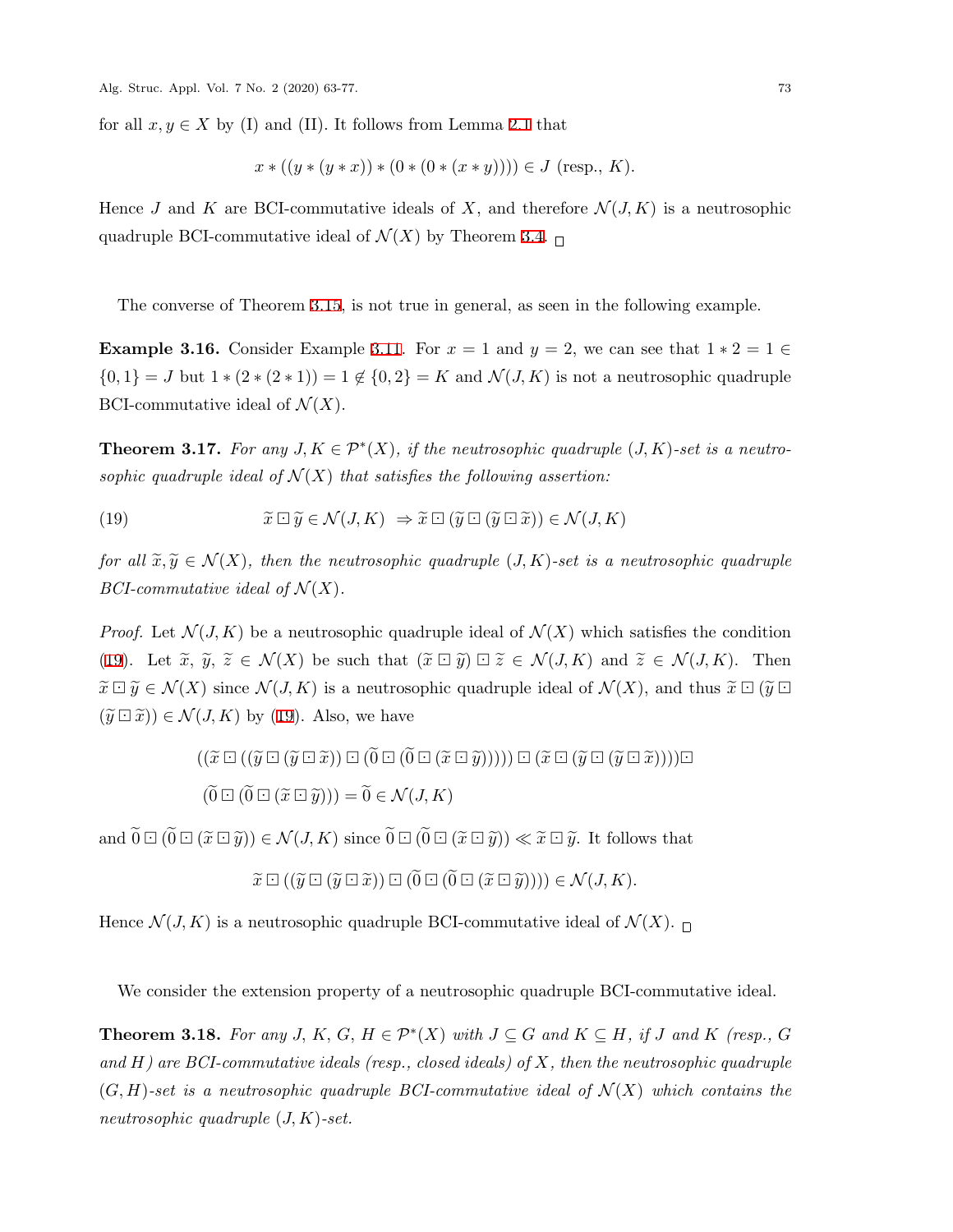*Proof.* By Theorem [3.4](#page-4-1) and Lemma [2.2](#page-3-1),  $\mathcal{N}(J,K)$  is a neutrosophic quadruple BCIcommutative ideal of  $\mathcal{N}(X)$  and  $\mathcal{N}(G,H)$  is a neutrosophic quadruple ideal of  $\mathcal{N}(X)$ , respectively. It is clear that  $\mathcal{N}(J,K) \subseteq \mathcal{N}(G,H)$ . Let  $x, y \in X$  be such that  $x * y \in G$ (resp., *H*). Then  $0 * (x * y) \in G$  (resp., *H*) since *G* and *H* are closed ideals of *X*, and  $((x * (x * y)) * y) * 0 = 0 \in J$  (resp., K). It follows from ([1](#page-1-0)), [\(3\)](#page-1-0) and [\(12](#page-2-2)) that

$$
(x * ((y * (y * (x * (x * y)))))) * (x * y)
$$
  
= 
$$
(x * (x * y)) * ((y * (y * (x * (x * y))))))
$$
  
= 
$$
(x * (x * y)) * ((y * (y * (x * (x * y)))) * (0 * (0 * ((x * (x * y)) * y))))
$$
  

$$
\in J (resp., K)
$$
  

$$
\subseteq G (resp., H).
$$

Hence  $x * ((y * (y * (x * (x * y)))) ) ∈ G$  (resp., *H*). On the other hand,

$$
(x * (y * (y * x))) * (x * ((y * (y * (x * (x * y))))))
$$
  
\n
$$
\leq (y * (y * (x * (x * y)))) * (y * (y * x))
$$
  
\n
$$
\leq (y * x) * (y * (x * (x * y)))
$$
  
\n
$$
\leq (x * (x * y)) * x
$$
  
\n
$$
= 0 * (x * y)
$$
  
\n
$$
\in G \text{ (resp., } H).
$$

Hence we have  $x*(y*(y*x)) \in G$  (resp., *H*). Therefore the neutrosophic quadruple  $(G, H)$ -set is a neutrosophic quadruple BCI-commutative ideal of  $\mathcal{N}(X)$  by Theorem [3.15](#page-9-3).  $\Box$ 

**Theorem 3.19.** *Given four ideals J, K, G and H of X with*  $J \subseteq G$  *and*  $K \subseteq H$ *, assume that the neutrosophic quadruple*  $(G, H)$ -set is a neutrosophic quadruple closed ideal of  $\mathcal{N}(X)$ . *If the neutrosophic quadruple* (*J, K*)*-set is a neutrosophic quadruple BCI-commutative ideal of*  $\mathcal{N}(X)$ , then so is the neutrosophic quadruple  $(G, H)$ -set and  $\mathcal{N}(J, K) \subseteq \mathcal{N}(G, H)$ .

*Proof.* It is clear that  $\mathcal{N}(J, K) \subseteq \mathcal{N}(G, H)$ . Suppose that  $\widetilde{x} \Box \widetilde{y} \in \mathcal{N}(G, H)$  for all  $\widetilde{x}, \widetilde{y} \in \mathcal{N}(X)$ . Then  $\widetilde{0} \boxdot (\widetilde{x} \boxdot \widetilde{y}) \in \mathcal{N}(G, H)$  and  $(\widetilde{x} \boxdot (\widetilde{x} \boxdot \widetilde{y})) \boxdot \widetilde{y} = \widetilde{0} \in \mathcal{N}(J, K)$ . It follows from Proposition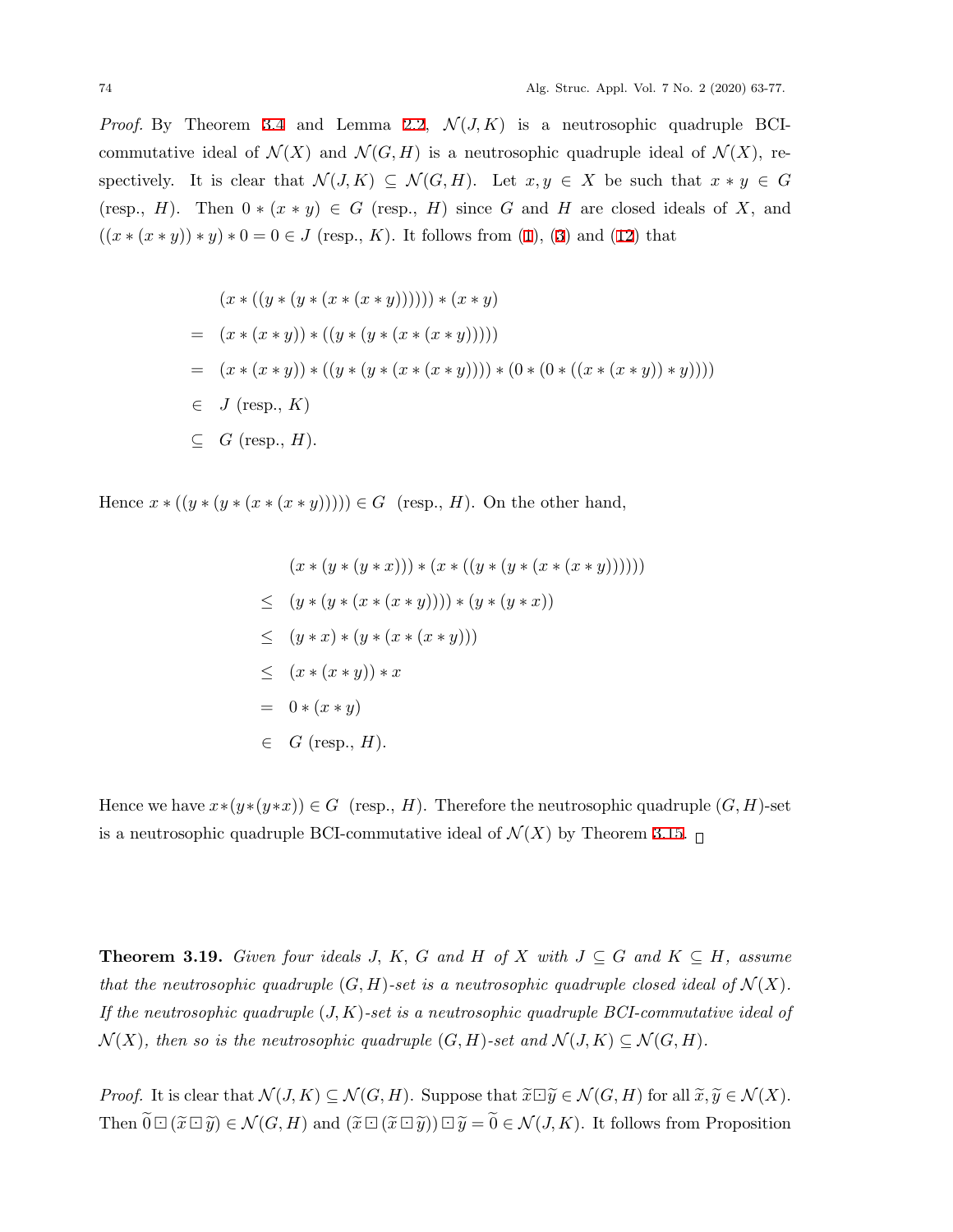[3.5](#page-5-1) that

 $(\widetilde{x}\boxdot(\widetilde{y}\boxdot(\widetilde{y}\boxdot(\widetilde{x}\boxdot(\widetilde{x}\boxdot(\widetilde{y}))))\boxdot(\widetilde{x}\boxdot(\widetilde{y})))$  $= (\tilde{x} \boxdot (\tilde{x} \boxdot \tilde{y})) \boxdot (\tilde{y} \boxdot (\tilde{y} \boxdot (\tilde{x} \boxdot (\tilde{x} \boxdot \tilde{y})))$  $= (\tilde{x} \boxdot (\tilde{x} \boxdot \tilde{y})) \boxdot ((\tilde{y} \boxdot (\tilde{x} \boxdot (\tilde{x} \boxdot \tilde{y}))) \boxdot ((0 \boxdot ((\tilde{x} \boxdot (\tilde{x} \boxdot \tilde{y})))$  $∈$   $N(J, K)$ 

 $subseteq$  *N*(*G*, *H*).

Hence  $\widetilde{x} \boxdot (\widetilde{y} \boxdot (\widetilde{x} \boxdot (\widetilde{x} \boxdot \widetilde{y}))) \in \mathcal{N}(G, H)$ . Now, since

 $(\widetilde{x}\boxdot(\widetilde{y}\boxdot(\widetilde{y}\boxdot(\widetilde{x}\boxdot)))\boxdot(\widetilde{x}\boxdot(\widetilde{y}\boxdot(\widetilde{y}\boxdot(\widetilde{x}\boxdot(\widetilde{x}\boxdot(\widetilde{y}))))))$  $\ll$  ( $\widetilde{y} \boxdot (\widetilde{y} \boxdot (\widetilde{x} \boxdot (\widetilde{x} \boxdot \widetilde{y}))) \boxdot (\widetilde{y} \boxdot (\widetilde{y} \boxdot \widetilde{x}))$  $\ll$  ( $\widetilde{y} \boxdot \widetilde{x}$ )  $\Box$  ( $\widetilde{y} \boxdot (\widetilde{x} \boxdot (\widetilde{x} \boxdot \widetilde{y})))$  $\ll$   $(\widetilde{x} \boxdot (\widetilde{x} \boxdot \widetilde{y})) \boxdot \widetilde{x}$  $= \widetilde{0} \boxdot (\widetilde{x} \boxdot \widetilde{y})$  $∈$   $\mathcal{N}(G, H)$ ,

we have  $\tilde{x} \boxdot (\tilde{y} \boxdot (\tilde{y} \boxdot \tilde{x})) \in \mathcal{N}(G, H)$ . Using Theorem [3.17,](#page-10-1) we know that the neutrosophic quadruple  $(G, H)$ -set is a neutrosophic quadruple BCI-commutative ideal of  $\mathcal{N}(X)$ .

**Corollary 3.20.** *Given four ideals J, K, G* and *H* of *X* with  $J \subseteq G$  and  $K \subseteq H$ *, if G* and *H are closed ideals of X and if the neutrosophic quadruple* (*J, K*)*-set satisfies the condition* [\(19\)](#page-10-0)*, then the neutrosophic quadruple* (*G, H*)*-set is a neutrosophic quadruple BCI-commutative ideal*  $of \mathcal{N}(X)$  *and*  $\mathcal{N}(J,K) \subseteq \mathcal{N}(G,H)$ *.* 

## 4. CONCLUSION

We know that the notion of neutrosophic set is a more general platform that extend the notions of classic set, (intuitionistic) fuzzy set and interval valued (intuitionistic) fuzzy set. So, in this paper, we defined the notion of neutrosophic quadruple BCI-commutative ideal in a neutrosophic quadruple BCI-algebra. Then we find the relations between neutrosophic quadruple ideals and a neutrosophic quadruple BCI-commutative ideals. Finally, we provided some conditions that the neutrosophic quadruple set to be a neutrosophic quadruple BCIcommutative ideal. In the future, we can apply this structure to the other logical algebras such as BL-algebras and MV-algebras.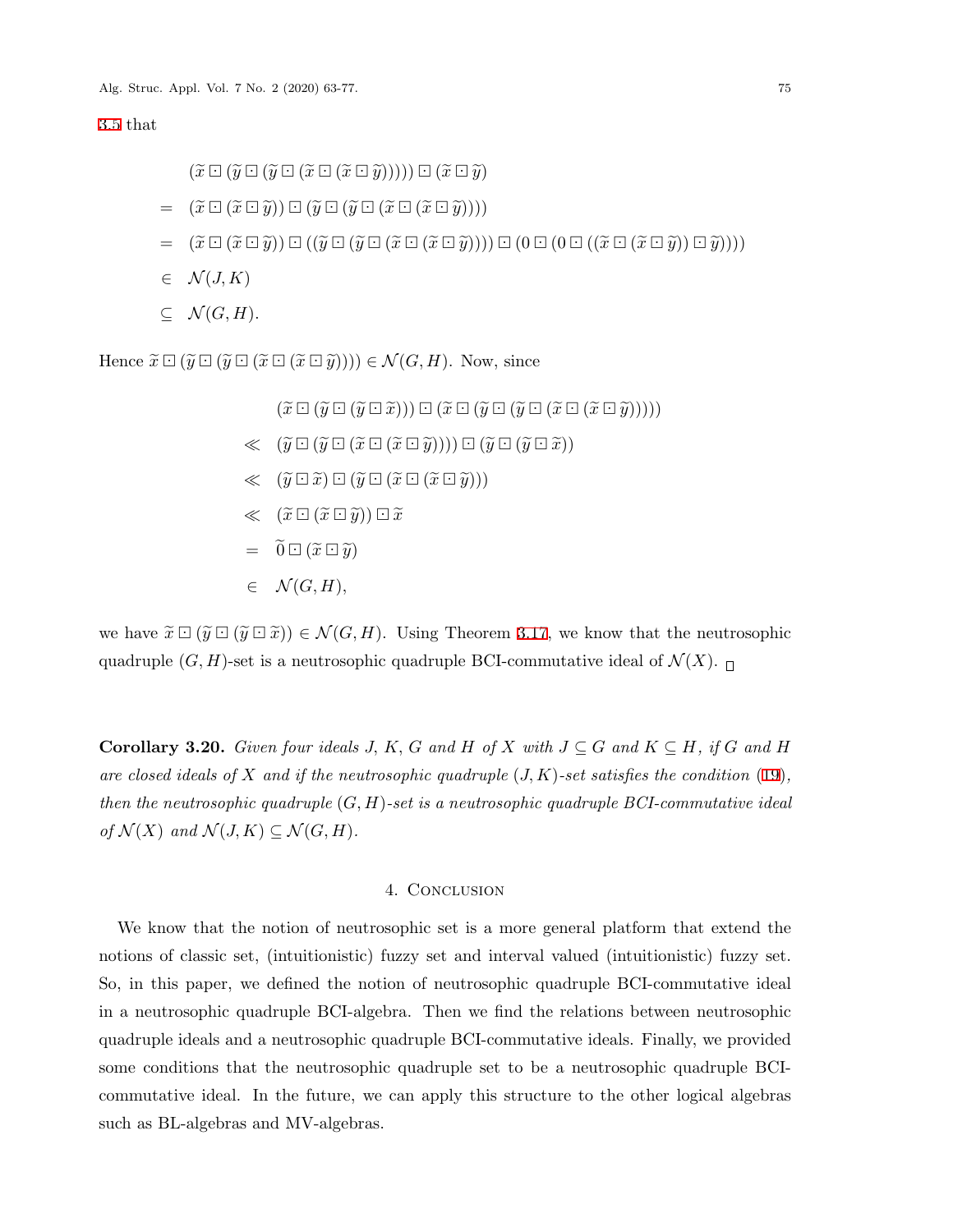#### 5. Acknowledgments

The authors wish to sincerely thank the referees for several useful comments.

#### **REFERENCES**

- <span id="page-13-11"></span>[1] A.A.A. Agboola, B. Davvaz and F. Smarandache, *Neutrosophic quadruple algebraic hyperstructures*, Ann Fuzzy Math. Inform. 14(1) (2017), 29–42.
- <span id="page-13-12"></span>[2] S.A. Akinleye, F. Smarandache and A.A.A. Agboola, *On neutrosophic quadruple algebraic structures*, Neutrosophic Sets and Systems 12 (2016), 122–126.
- <span id="page-13-0"></span>[3] A. Borumand Saeid and Y.B. Jun, *Neutrosophic subalgebras of BCK/BCI-algebras based on neutrosophic points,* Ann. Fuzzy Math. Inform. 14(1) (2017), 87–97.
- <span id="page-13-1"></span>[4] R. A. Borzooei, H. Farahani and M. Moniri, *Neutrosophic Deductive Filters on BL-Algebras*, Journal of Intelligent and Fuzzy Systems, 26(6), ( 2014), 2993-3004.
- <span id="page-13-2"></span>[5] R.A. Borzooei, X. Zhang, F. Smarandache and Y.B. Jun, *Commutative Generalized Neutrosophic Ideals in BCK-Algebras*, Symmetry , 10(8), 350 (2018), 1-15.
- <span id="page-13-3"></span>[6] R.A. Borzooei, M. Mohseni Takallo, F. Smarandache and Y.B. Jun, *Positive implicative BMBJneutrosophic ideals in BCK-algebras*, Neutrosophic Sets and Systems, 23 (2018), 148-163.
- <span id="page-13-15"></span>[7] Y. Huang, *BCI-algebra,* Science Press, Beijing, 2006.
- <span id="page-13-4"></span>[8] Y.B. Jun, *Neutrosophic subalgebras of several types in BCK/BCI-algebras,* Ann. Fuzzy Math. Inform. 14(1) (2017), 75–86.
- <span id="page-13-5"></span>[9] Y.B. Jun, S.J. Kim and F. Smarandache, *Interval neutrosophic sets with applications in BCK/BCI-algebra*, Axioms (2018), 7, 23.
- <span id="page-13-6"></span>[10] Y.B. Jun, F. Smarandache and H. Bordbar, *Neutrosophic N -structures applied to BCK/BCI-algebras*, Information (2017), 8, 128.
- <span id="page-13-7"></span>[11] Y.B. Jun, F. Smarandache, S.Z. Song and M. Khan, *Neutrosophic positive implicative N -ideals in BCK/BCI-algebras*, Axioms (2018), 7, 3.
- <span id="page-13-13"></span>[12] Y.B. Jun, S.Z. Song, F. Smarandache and H. Bordbar, *Neutrosophic quadruple BCK/BCI-algebras*, Axioms (2018), 7, 41; doi:10.3390/axioms7020041
- <span id="page-13-8"></span>[13] S. Khademan, M. M. Zahedi, R. A. Borzooei and Y. B. Jun, *Neutrosophic Hyper BCK-Ideals*, Neutrosophic Sets and Systems, 27 (2019), 201-217.
- <span id="page-13-9"></span>[14] M. Khan, S. Anis, F. Smarandache and Y.B. Jun, *Neutrosophic N -structures and their applications in semigroups*, Ann. Fuzzy Math. Inform. 14(6) (2017), 583–598.
- <span id="page-13-18"></span>[15] J. Meng, *Ideals in BCK-algebras*, Pure Appl. Math. (in Chinese) 2 (1986), 68–76; MR896:06009
- <span id="page-13-16"></span>[16] J. Meng, *An ideal characterization of commutative BCI-algebras*, Pusan Kyongnam Math. J. 9(1) (1993), 1–6.
- <span id="page-13-17"></span>[17] J. Meng and Y. B. Jun, *BCK-algebras,* Kyungmoonsa Co. Seoul, Korea 1994.
- <span id="page-13-10"></span>[18] M. Mohseni Takallo, R.A. Borzooei and Y.B. Jun, *MBJ-neutrosophic structures and its applications in BCK/BCI-algebras*, Neutrosophic Sets and Systems, 23 (2018), 72-84.
- <span id="page-13-14"></span>[19] G. Muhiuddin, A.N. Al-Kenani, E.H. Roh and Y.B. Jun, *Implicative neutrosophic quadruple BCK-algebras and ideals*, Symmetry (2019), 11, 277; doi:10.3390/sym11020277.